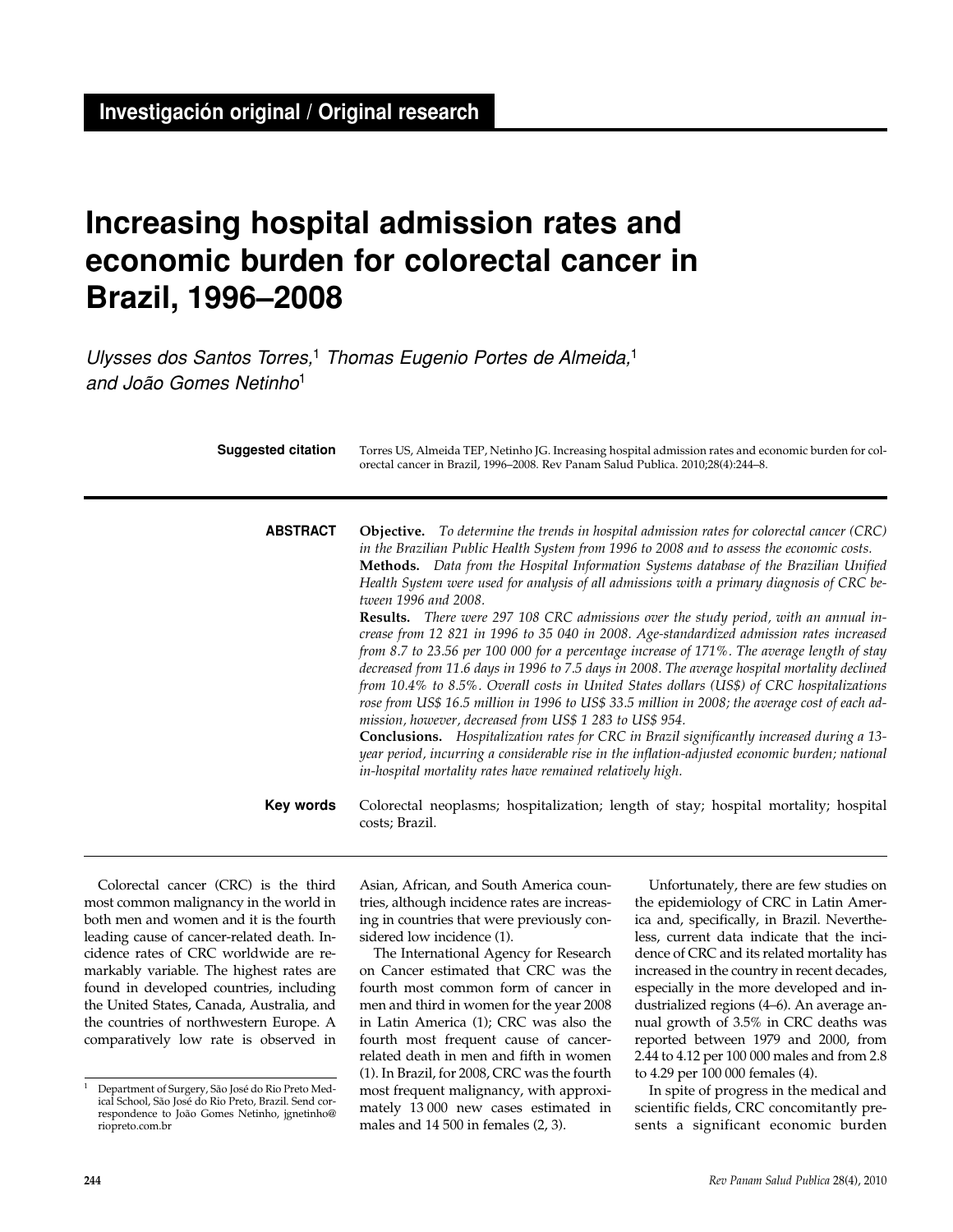worldwide. The economic impact of CRC in the United States was estimated to range between 5.5 billion and 6.5 billion United States dollars (US\$) in 2000, with inpatient costs representing 80% of total direct costs (7).

Although a progressive incidence of CRC has been demonstrated in Brazil, it is unknown how the current strategy of population screening for an early diagnosis and the availability of new and more effective chemotherapeutic agents affect nationwide hospitalization patterns for CRC. In addition, there are no studies on inpatient direct costs related to this disease in the Brazilian Public Health System. It is essential to measure these costs in order to estimate the CRC economic burden at a national level. Therefore, the objectives of this study were to determine rates and recent trends of hospital admissions for CRC in the Brazilian Public Health System between 1996 and 2008 and to assess the direct economic costs resulting from these admissions.

## **MATERIALS AND METHODS**

#### **Data sources**

All data were extracted from the Hospital Information Systems of the Brazilian Unified Health System (SIH-SUS), which is maintained by DATASUS, the national agency for health statistics. SIH-SUS is a public nationwide database that comprises almost 80% of all hospital admissions in Brazil (8); it is the only public nationwide source of information on hospital morbidity and mortality. SUS is a subsystem of the National Health Care System, which consists of all health care centers financed by public providers. Thus, data from the other subsystem (the supplementary medical system, which consists of health plans and private patients) were not computed.

## **Collected data**

All hospital admissions between 1996 and 2008 with a primary diagnosis of CRC were included. The CRC cases were identified by International Classification of Diseases (ICD) codes from the ninth and tenth revisions. The SIH-SUS database used the ICD-9 coding system until 1997; then the ICD-10 codes were adopted. Colon cancer (C18–C19) included cancers of the rectosigmoid junction; rectum cancer (C20–C21) included cancers of the rectum and the anal canal, excluding those originating in the skin of the anal region.

Although the SIH-SUS database includes data since 1984, more accurate parameters for diagnosis registration were not introduced in hospital admission systems until 1995 (9); hence, only data registered after 1996 are included in this study. The following variables were evaluated: gender, age, overall costs, costs per episode of hospital admission, mean length of stay per admission, and number of in-hospital deaths.

The age-stratified hospitalization rates were calculated by dividing the number of hospital admissions due to CRC for each year and age group by the size of the corresponding Brazilian population in each age group, obtained from the 2000 Brazilian census of The Brazilian Institute of Geography and Statistics (10); the resulting rates were multiplied by 100 000 to obtain data expressed per 100 000 persons per year. Age-standardized hospitalization rates were calculated by the direct method using the world standard population (modified by Doll et al. [11]).

The direct economic costs related to CRC hospital admissions reported in this study are based on the amount that SUS pays for each hospitalization, including all the specific costs of a hospital stay, such as complementary examinations, interventions and surgical procedures, medications (e.g., chemotherapy), and professional fees. These values were adjusted monthly for inflation according to Brazil's official inflation index from January 1996 until December 2008. These data were then converted from national currency (Brazilian real, BRL) to US\$ using the 2007 purchasing power parity (PPP) conversion factor to the official exchange rate ratio from the United Nations Statistics Division (12), which was the most recent available at the time of this writing. We assumed that the 2008 PPP conversion factor remained stable with respect to  $2007$  (1 PPP US\$ =  $1.6$ ) BRL). Comparisons based on market exchange rates can lead to misinterpreted results because these rates are more susceptible to short-term variations and influences that often do not represent real long-term trends. PPP conversions, on the other hand, enable large equivalent economic comparisons across distinct countries (13).

#### **Statistical analysis**

All data were analyzed with SPSS 15 software (SPSS Inc., Chicago, United States of America). Data used for this study comprise all CRC admissions in the Brazilian Public Health System. Therefore, descriptive rather than inferential statistics were used in the analysis. Increasing or decreasing trends of admission rates over time were assessed by the absolute change in percentage of the studied variables.

#### **Ethical aspects**

This study was approved by the local Institutional Ethics Committee and was done in accordance with the Declaration of Helsinki of the World Medical Association.

## **RESULTS**

The SIH-SUS database identified 297 108 hospital admissions for CRC between 1996 and 2008. The total hospital admissions increased 173% in the study period, from 12 821 admissions in 1996 to 35 040 in 2008 (Figure 1). Gender distribution revealed a relatively stable male/female ratio for the 1996–2001 period, with a slight female predominance (male/female ratio = 0.95:1.0); from 2002 onward, a slight male predominance was noted until 2008 (1.06:1.0), when a female predominance was again observed (0.96:1.0) (Figure 1).

Hospitalization rates stratified by age demonstrated increasing trends for all age groups during the period (Figure 2). The highest rates were observed in the 70- to 79-year age range (ranging from 47.9 per 100 000 in 1996 to 117.4 per 100 000 in 2008 for a 145% increase); for the  $60-$  to  $69-$  and  $> 80$ -year age groups, the hospitalization rates rose from 37.0 and 41.4 per 100 000 to 90.7 and 101.3 per 100 000, respectively. The highest percent increase occurred in the < 40- and 50- to 59-year age groups, from 2.1 and 18.0 to 6.7 and 57.2 per 100 000 for 210% and 217% increases, respectively.

The age-standardized hospitalization rates increased from 8.7 per 100 000 in 1996 to 23.56 per 100 000 in 2008, representing a striking rise of 171%. The largest increase occurred between 2001 and 2002, from 9.4 to 15.31 per 100 000 (a 63% increase).

The average length of hospital stay for CRC patients has decreased from 11.6 days in 1996 to 7.5 days in 2008. The average hospital mortality for CRC de-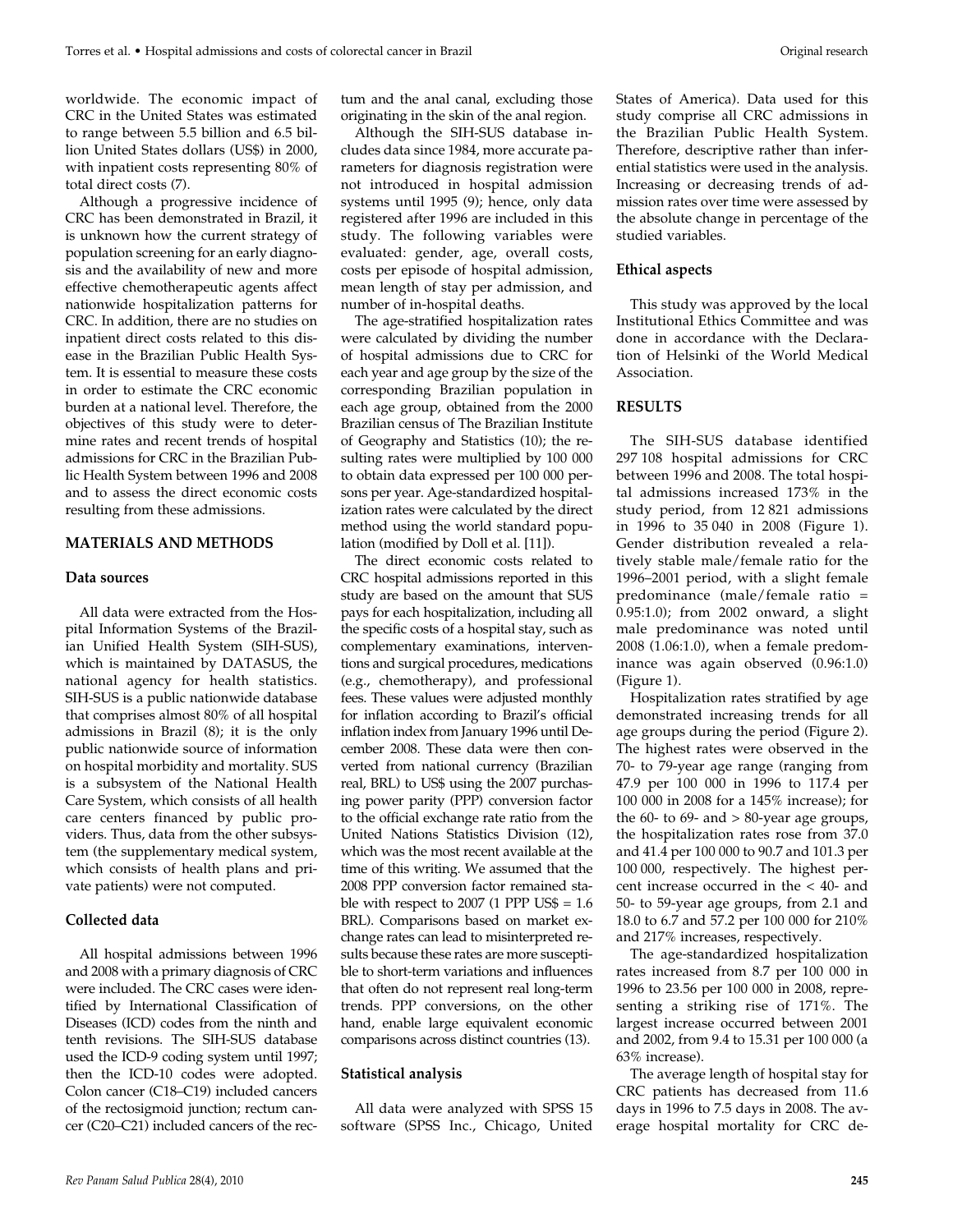



creased from 10.4% in 1996 to 8.5% in 2008; when stratified by age, however, in-hospital mortality rates remained relatively stable for all age groups except for the  $<$  40-year age group (6.6% in 1996 and 2.9% in 2008 for a 56% relative decrease). As would be expected, the higher mortality rates were observed in the patients older than 80 years (22.9% in 1996 and 22.1% in 2008) (Figure 3).

With respect to economic burden, the inflation-adjusted total charges attributable to CRC hospitalizations have grown 103%, from US\$ 16.5 million in 1996 to US\$ 33.5 million in 2008 (Figure 4). When the average hospital charge per CRC admission was analyzed, however, a decreasing trend was observed over

the period, declining from US\$ 1 283 in 1996 to US\$ 954 in 2008 (Figure 4).

## **DISCUSSION**

Colorectal cancer remains a major clinical and public health issue on a global scale. Currently, the highest incidence rates of CRC are observed in Europe, North America, and Oceania; the lowest rates are reported in Asia, Africa, and South America (14). In the United States, the incidence of CRC among men declined by 2.8% per year from 1998 to 2005 and among women it declined by 2.2% per year in the same period (15). By contrast, newly developed countries, such as the Czech Republic, have been presenting



**FIGURE 2. Age-stratified hospital admission rates (per 100 000 persons) for colorectal cancer, Hospital Information Systems of the Brazilian Unified Health System, Brazil, 1996–2008**

elevated and increasing incidence rates, probably due to "westernization" of the lifestyle in these countries (14).

In Brazil, the incidence of CRC varies remarkably among distinct geographic areas as a function of differences in socioeconomic patterns, risk factor exposure profiles, and availability of medical and economic resources (6). Likewise, mortality from CRC has been rising in Latin America (14, 16), although the mortality rates remained below 10 per 100 000 in most countries of the region until 2000 (16). Trends in CRC mortality are unfavorable in Brazil, mainly due to modifications in national dietary and lifestyle habits; the prevalence of obesity, for example, has increased significantly over the last 20 years in three nationwide surveys (17).

In contrast, in the United States, deaths due to CRC have declined almost 9% over a 15-year period (18, 19). Screening strategies, early detection, advances in prevention, and improved treatment with new chemotherapeutic regimens have resulted in an overall 5-year survival rate of 65.2% in that country. In Brazil, overall 5 year relative survival rates of 33.1% in men and 32.7% in women with CRC were found according to a worldwide population-based study (20).

To the best of our knowledge, this is the first study to show an increase in hospitalization rates for CRC in the Brazilian Public Health System. On the other hand, according to data from the US Agency for Healthcare Research and Quality, there were almost 571 700 hospitalizations in 2006 related to CRC in the United States (191.4 per 100 000 persons), of which about one-quarter (151 900) had a principal diagnosis of CRC (50.8 per 100 000 persons) (21). In addition, the rate of hospital admissions for CRC decreased almost 15% between 1995 and 2006 in that country (21). Although these numbers cannot be compared in absolute terms because of the different methodologies used in each study, they provide important parameters to illustrate different trends in hospital admissions for these countries.

The temporal trends in CRC hospitalizations reported in this study can be partly explained by nationwide increases in the incidence of CRC. Increasing incidence trends can also reflect better screening policies. Although Brazil still needs to consolidate a nationwide integrated cancer-screening program for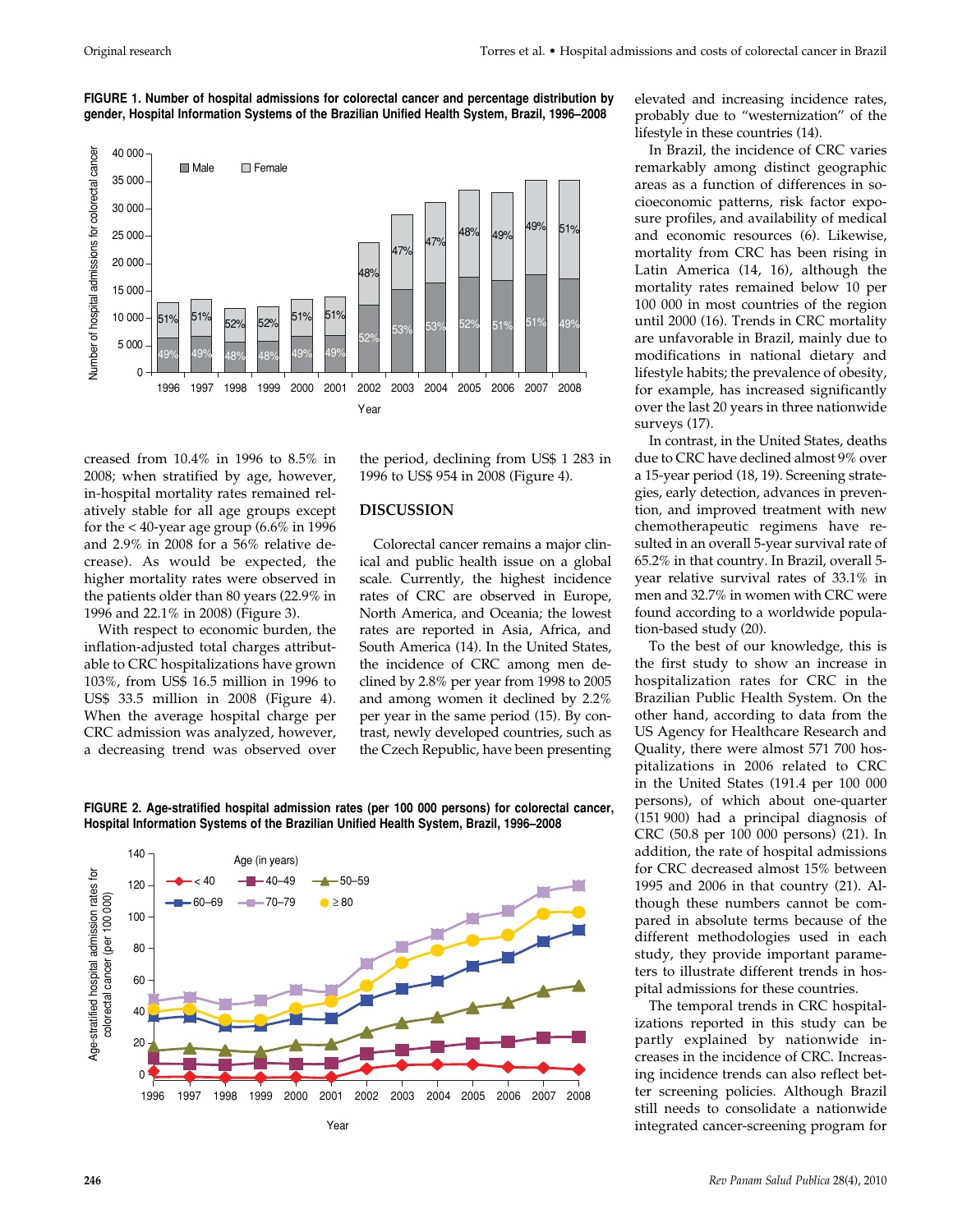**FIGURE 3. Hospital mortality rates (percent) for colorectal cancer stratified by age groups, Hospital Information Systems of the Brazilian Unified Health System, Brazil, 1996–2008**



CRC, diagnostic tests have gradually become more widely available in the Public Health System (6).

Regarding age, the highest age-stratified hospitalization rates were observed in patients older than 60 years; in absolute percent terms, however, only 41% of the hospital admissions occurred in this age group between 1996 and 2008; in contrast, most hospitalizations principally for CRC in the United States in 2006 occurred in patients older than 65 years (62.3%) (21). Given that CRC is predominantly a disease of older individuals, the aging of Brazil's population probably will be accompanied by an increased incidence of CRC cases. By the year 2030, the population age 65 or older will account for about 13.3% of the Brazilian population. Currently, this age group represents 6.9% of the total population (22). Furthermore, population aging probably has an important role in the economic and epidemiologic impacts of CRC screening (23).

Despite the significant increase in the total charges for CRC admissions between 1996 and 2008, the number of total admissions has increased in the same manner, which might have contributed to the decreasing trends observed in the mean hospital charge per admission.

**FIGURE 4. Overall costs and mean charge for colorectal cancer admission, Hospital Information Systems of the Brazilian Unified Health System, Brazil, 1996–2008**



This trend may denote that financial resources allocated for CRC hospitalizations are insufficient to support the growing admission rates. On the other hand, a decreasing mean hospital charge per admission could be partially explained by the decreased mean length of stay.

Because the total economic impact for CRC has not been studied in Brazil, the percentage that hospitalization charges represent in CRC overall costs is unknown. Nevertheless, the economic costs of CRC admissions in Brazil are notably low when compared with those reported by more developed countries, even when adjusted for international economic variations using the PPP conversion factor; this observation probably can be extended to the CRC total economic costs.

Although the average mortality during hospitalization changed significantly over time, this effect seems to be attributable mainly to the decrease occurring in the age group below 40 years; age stratification did not disclose a significant decrease in CRC hospital mortality rates for the other age groups. In fact, the average hospital mortality rates for CRC remain substantially high in Brazil. In 2006, for example, hospital mortality for CRC in Brazil was 8.3%, while a 4.5% rate was reported in the United States (21).

Possible limitations of the study concern the accuracy of the SIH-SUS data, which may be affected by imprecise information registered on medical records and by the fact that the principal diagnosis may be selected based on the amount the Public Health System will pay for it (24, 25). Data obtained from large government databases are also limited because of the variability of information provided by each health care center, the lack of clinical information, and the heterogeneity in the quality of health care among distinct areas of the country. Moreover, as it is unknown how specifically the CRC admissions registered in the SIH-SUS databank represent overall CRC admissions in Brazil, another limitation of this study relates to representativeness of the data. It is known, however, that to some degree SUS partly finances high-complexity procedures for private patients (26), such as oncologic treatment; therefore, the SIH-SUS databank may also include data from private patients.

In conclusion, this study demonstrated that hospitalization rates for CRC